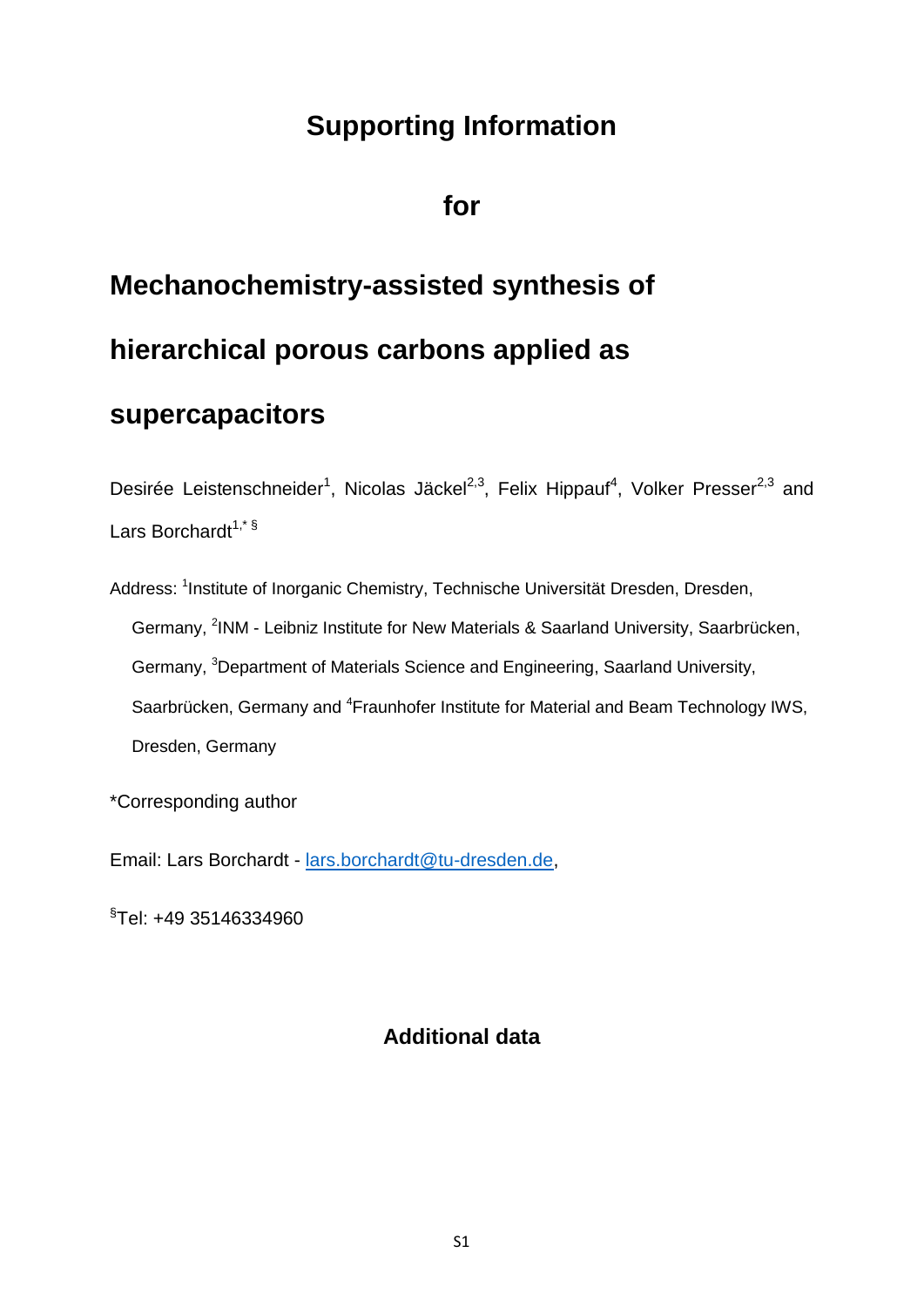

**Figure S1:** Reference sample Ti citrate after chlorine treatment.

| Sample        | $SSA_{d\text{ }<0.7\text{ nm}}$ | SSA <sub>2 nm&gt;d &gt; 0.7 nm</sub> | $SSA_{d>2m}$ |      |                                                                                                | $V_{d < 0.7 \text{ nm}}$ V $_{2 \text{ nm} > d > 0.7 \text{ nm}}$ V $_{2 \text{ nm} > d > 0.7 \text{ nm}}$ |
|---------------|---------------------------------|--------------------------------------|--------------|------|------------------------------------------------------------------------------------------------|------------------------------------------------------------------------------------------------------------|
|               | / $m^2$ $g^{-1}$                | / $m^2$ $g^{-1}$                     |              |      | $7 \text{ m}^2 \text{ g}^{-1}$ $7 \text{ cm}^3 \text{ g}^{-1}$ $7 \text{ cm}^3 \text{ g}^{-1}$ | / $\text{cm}^3 \text{ g}^{-1}$                                                                             |
| Carb-SF-1     | 295                             | 328                                  | 804          | 0.07 | 0.16                                                                                           | 1.11                                                                                                       |
| Carb-SF-2     | 144                             | 336                                  | 1019         | 0.03 | 0.16                                                                                           | 1.43                                                                                                       |
| Carb-SF-3     | 181                             | 377                                  | 1018         | 0.04 | 0.19                                                                                           | 1.60                                                                                                       |
| $CarbHF-LA-3$ | 123                             | 206                                  | 438          | 0.04 | 0.1                                                                                            | 0.48                                                                                                       |
| Carb-LA-3     | 135                             | 310                                  | 1015         | 0.03 | 0.15                                                                                           | 1.45                                                                                                       |

**Table S1:** Porosity data summary for different carbon samples calculated by QSDFT.

**Table S2:** Composition data of carbon samples determined by elemental analysis.

| Sample         | С    | н                           | N   | S   | Residual mass |
|----------------|------|-----------------------------|-----|-----|---------------|
|                |      | / wt % / wt % / wt % / wt % |     |     | / wt $%$      |
| Comp-SF-1      | 31.2 | 0.4                         | 1.9 | 0.0 | 66.5          |
| Comp-SF-2 35.3 |      | 0.4                         | 0.0 | 0.1 | 64.2          |
| Comp-SF-3      | 31.6 | 0.4                         | 2.2 | 0.1 | 65.7          |
| Carb-SF-1      | 88.9 | 0.3                         | 0.9 | 0.7 | 9.2           |
| Carb-SF-3      | 92.1 | 0.4                         | 0.7 | 0.2 | 6.6           |
| Carb-LA-3      | 85.7 | 0.2                         | 0.0 | 0.2 | 13.9          |